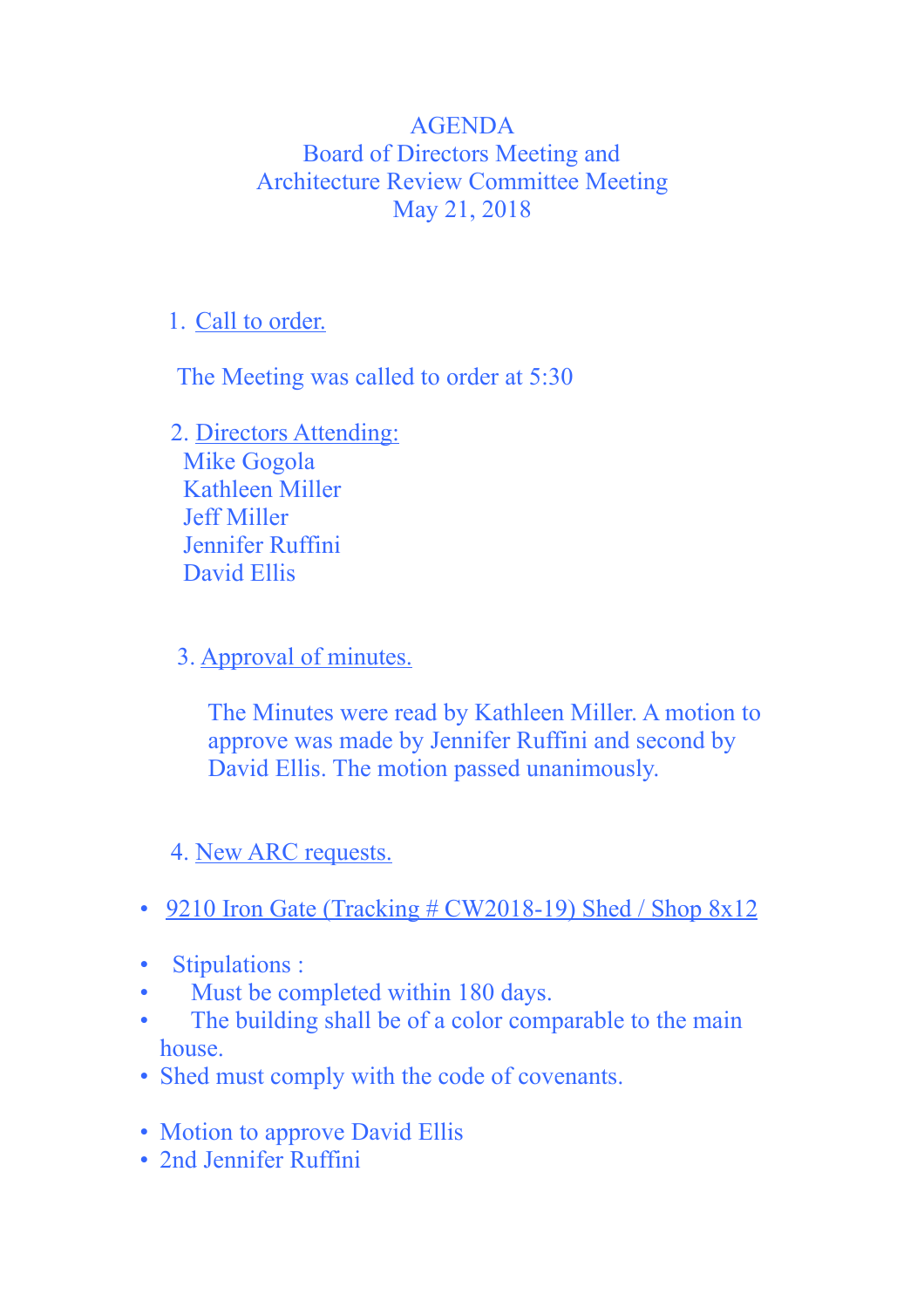- 9161 Iron Gate (Tracking # CW2018-19) Sod and drive way extension
- Stipulations:
- The drive way extension should be professional grade.
- Must meet with the code of covenants.
- Reminder RV's other than for a 48 hour period is prohibited in owners drive way.
- Motion to approve David Ellis
- 2nd Jennifer Ruffini
- 5521 Huntingdon St (Tracking# CW2018-17) Porch enclosure
- Stipulations:
- Reminder no window air-conditions are allowed.
- porch must comply with the code of covenants.
- Motion to approve David Ellis
- 2nd Jennifer Ruffini
- 9096 Iron Gate (Tracking#CW2018-16) Shed 16x25.
- Stipulations
- Must be completed within 180 days.
- the building shall be a color comparable to the main house.
- Shed must comply with the code of covenants.
- Motion to approve David Ellis
- 2nd Jennifer Ruffini

## 4. New business

- Front Gate
- Parts are ordered, hopefully completed in 2 weeks.
- 3 of 4 street lights installed on Broadfield Ct Mike will check when the last one will be installed.